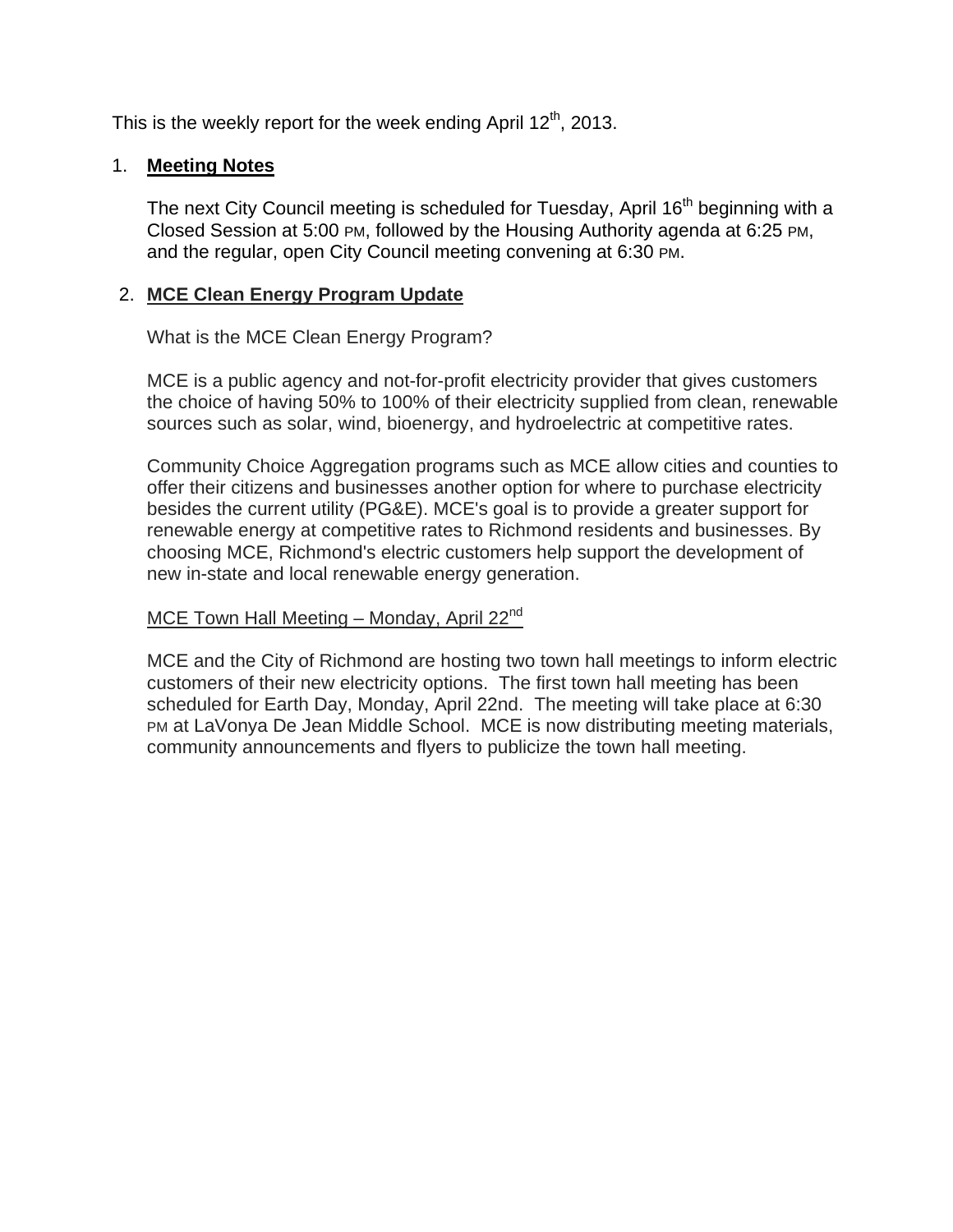

# MCE Program Enrollment and Opt Out Notices

MCE sends five notices as part of its effort to help electric customers make an informed decision. The notices will inform customers of the electricity service choices they have with instructions on how to opt out or how to obtain more information about the program.

### **MCE began mailing the first opt out notice to electricity customers the week of April 1st. Electric customers will continue to receive the first opt out notice through the week of April 8th.**

A second and third notice will be mailed in the latter part of April and in May. Richmond electric customers will be enrolled with MCE service in July 2013 on their regularly scheduled meter read date unless they choose to opt out. Starting in July, all electric customers in Richmond will have 3 electricity options:

- 1) MCE 'Light Green' 50% renewable energy (automatic enrollment and competitive rates with PG&E)
- 2) MCE 'Deep Green' 100% renewable energy (a penny more per kilowatt hour)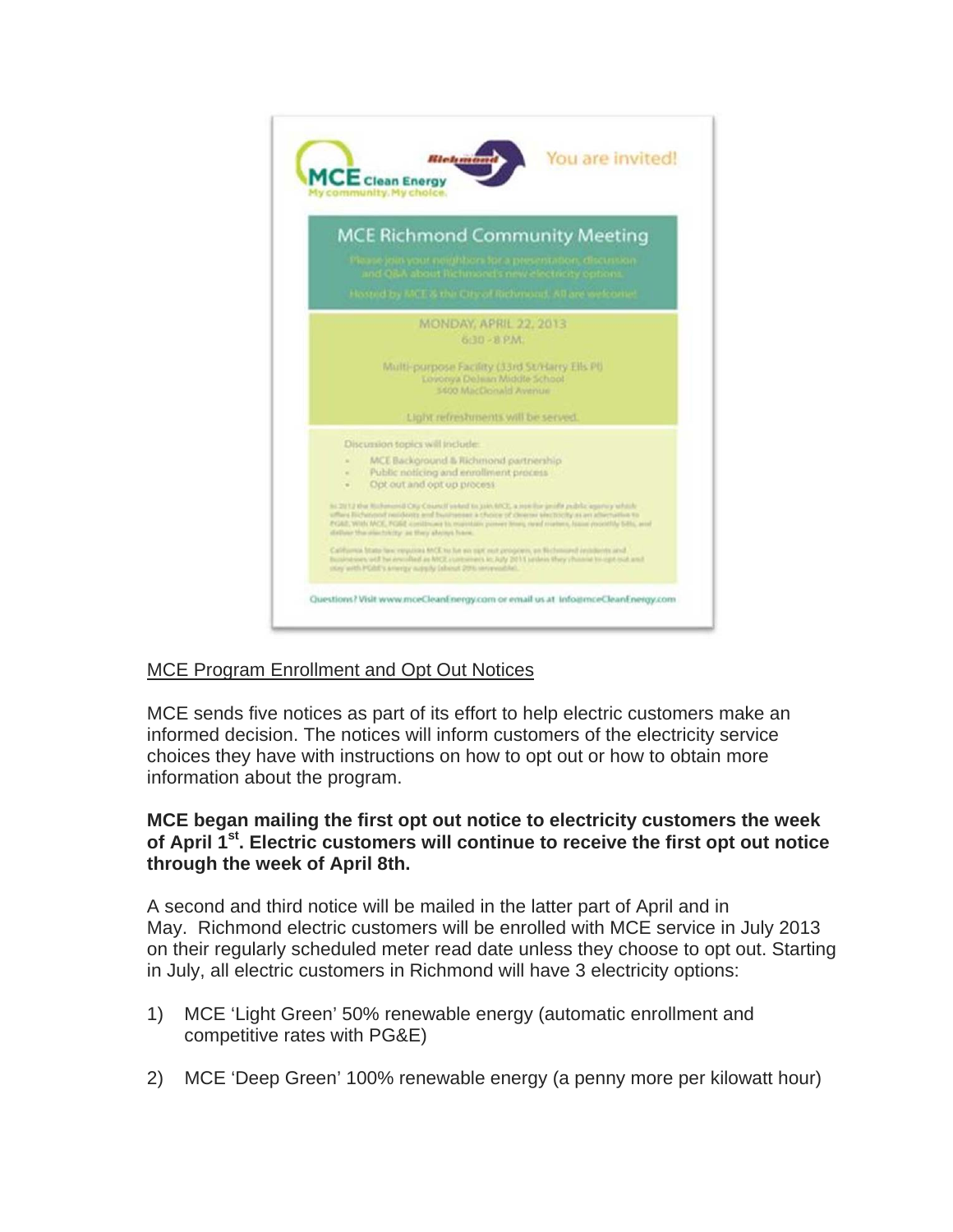3) PG&E electric supply that is 20% renewable energy

After the July enrollment, a fourth and fifth notice will be mailed to remind customers of their account enrollment with MCE. For no charge, Richmond customers will have the option to opt out of the program beginning in April. Customers who choose to opt out after 60 days of service with MCE will be charged a one-time \$5 (residential) or \$25 (commercial) administrative fee.

A rate comparison calculator is available on the MCE website **www.mceCleanEnergy.com.** Based on current rates for PG&E as well as MCE proposed rates (scheduled to become effective in April 2013), MCE will cost Richmond residential customers about \$0.59 more per month on average, and commercial customers will see an overall cost savings. This rate comparison reflects proposed rates of April  $1<sup>st</sup>$  and is a "snap shot in time" comparison. It is important to note that these rates are likely to change as PG&E typically changes rates three times per year. MCE changes their rates once per year in April and the proposed changes are reflected in the rate comparison.

Electric customers who 1) choose to opt out, 2) opt up to 'Deep Green' 100% renewable energy, or 3) would like more information, should call 1 (888) 632-3674 or visit **www.mceCleanEnergy.com**. The opt out instructions, phone number and additional information are also included in the opt out notice customers will receive in the mail.

### 3. **Richmond Public Library Collaborates to Celebrate Poetry Month with Teens**

The Richmond Public Library is collaborating with Making Waves and Richmond Police Activities League "R.P.A.L." celebrate poetry month*.*

The Teen Services Division of the Richmond Public Library is offering *a FREE* spoken word/writing workshop series titled, **"**Spittin' Images". RAW Talent, a group of spoken word performers – part of the educational program at Making Waves – will facilitate the four-part workshop series. The workshop series culminates with a creative "open mic" event including live music and performances by workshop participants. Light refreshments will be served at all sessions.

The program will be each Thursday in April, (April 4, 11, 18 and 25) from 3:30 – 5:30 p.m. the Richmond Police Activities League building at 2200 Macdonald Avenue.

For additional information, visit the Library's website: www.richmondlibrary.org, call (510) 620-5516, or visit: www.facebook.com/RichmondPublicLibraryTeens.

# 4. **Richmond ESC & Global Youth Service Day**

Get your SERVE on! Join millions of youth around the world who are addressing the most important issues in their communities on Global Youth Service Day.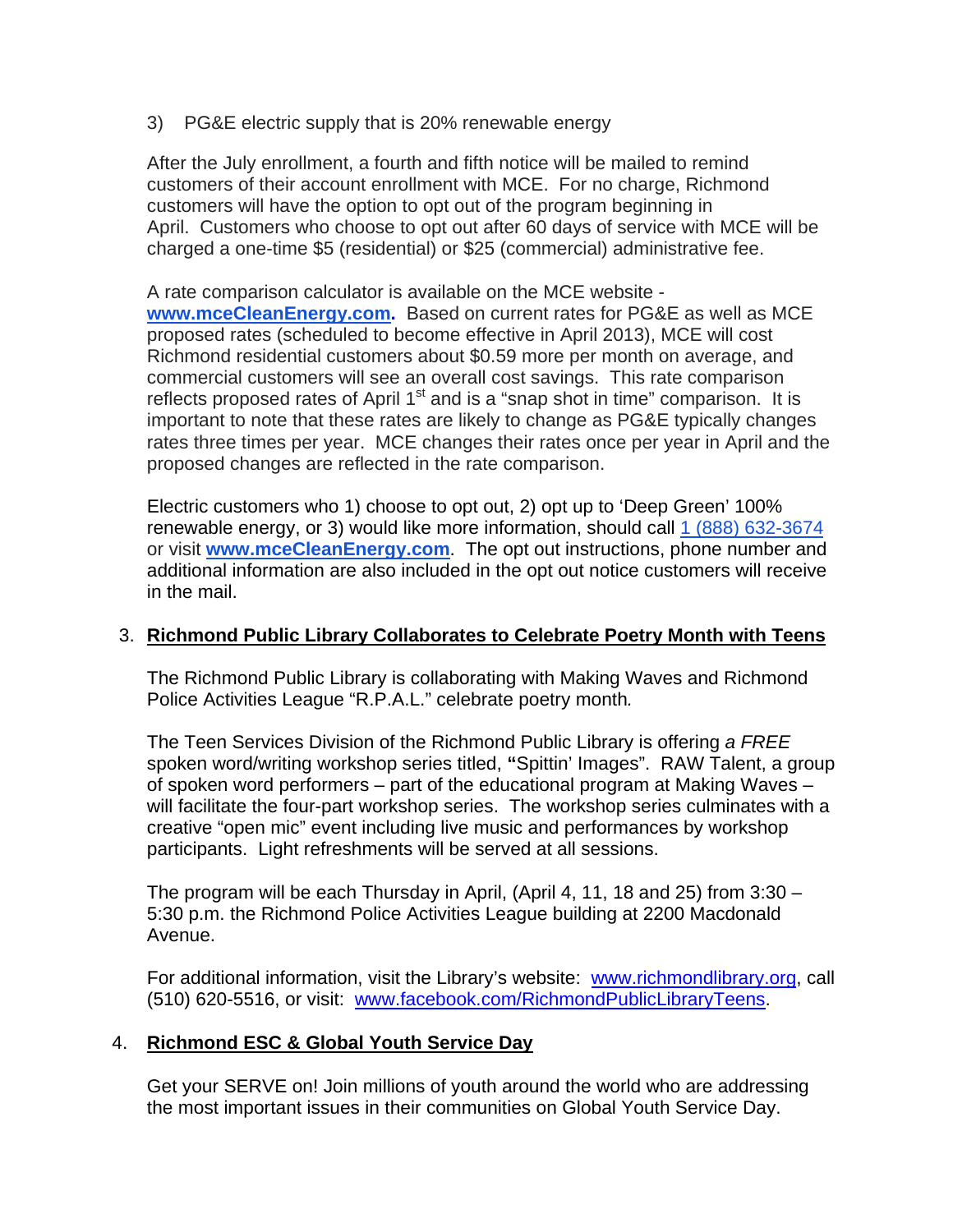Richmond ESC – Excellence Serving our Community – is the lead agency for the City of Richmond's inaugural participation in Global Youth Service Day. Richmond youth will be volunteering the whole month of April. Check out the projects listed below and get involved today!! Call 237-SERV (7378) for more information.



Global Youth Service Day

# **PROJECTS IN RICHMOND**

#### **Civic Center Plaza Clean-up**

Saturday, April 6, 2013 at 2:00 PM- 4:00 PM Civic Center Plaza in Richmond, CA

**WCCUSD Walk-a-thon and Earth Day\*** Saturday, April 20, 2013 at 9:00 AM- 2:00 PM Shimada Friendship Park in Richmond, CA

**Styrofoam Prevention**  Saturday, April 20, 2013 at 11:00 AM- 2:00PM Shimada Friendship Park in Richmond, CA

**Plastic Conservation: Water Bottles**  Saturday, April 20, 2013 at 11:00 AM- 2:00PM Shimada Friendship Park in Richmond, CA

**Richmond Tales Fest 2013\*** Saturday, April 20, 2013 at 11:00 AM- 3:30 PM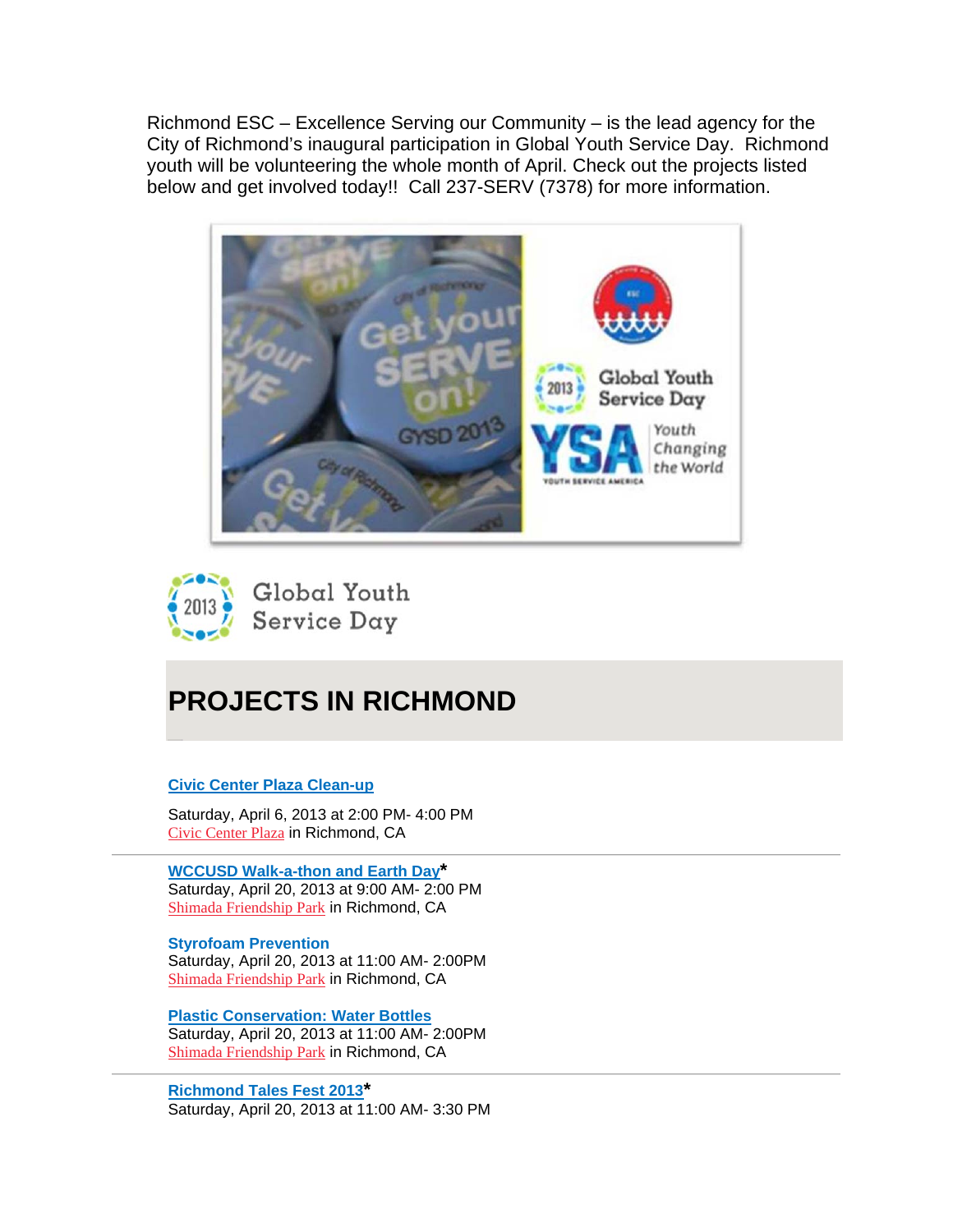Civic Center Plaza in Richmond, CA

**Take a Stand! Stop Bullying!** Friday, April 26, 2013 at 8:30 AM- 3:30 PM (tentative) Lavonya Dejean Middle School in Richmond, CA

**Rape/Sexual Assault Awareness Workshop\***   $(11<sup>th</sup>$  & 12<sup>th</sup> grade female students only) Saturday, April 27, 2013 at 10:00 AM- 2:00 PM Richmond High School in Richmond, CA

**Global Youth Service Day in Honor of Cesar Chavez\*** Saturday, April 27, 2013 at 10:00 AM- 2:00 PM

Richmond Greenway- in Richmond, CA

**Butterfly & Caterpillar Garden Project** Saturday, April 27, 2013 at 10:00 AM- 2:30 PM Richmond Greenway- Edible Forest Garden in Richmond, CA

### **Healthy Kids Day\***

Saturday, April 27, 2013 at 11:00 AM- 2:00 PM Coronado Community YMCA in Richmond, CA

**Peace Celebration Festival\*** 

Saturday, April 27, 2013 at 10:00 AM- 2:00 PM Contra Costa College, Amphitheatre in San Pablo, CA

**San Pablo Youth Commission Childhood Obesity Prevention Project** Saturday, May 4, 2013 at 10:00 AM- 5:00 PM St. Paul Church Parking Lot in San Pablo, CA

**Drop-out Prevention**-**Keeping Students in School!** Wednesday, May 15, 2013 at 06:30 PM (tentative) Lavonya DeJean Middle School in Richmond, CA

**GYSD Youth Recognition Ceremony\*** RSVP Only Thursday, May 16, 2013 at 5:00 PM- 8:00 PM Richmond Auditorium Lobby in Richmond, CA

**\*signature event with expected attendance of 100+**

#### 5. **48th Annual West Contra Costa Unified School District Student Art Show**

The Annual West Contra Costa Unified School District (WCCUSD) Student Art Show, now in its 48<sup>th</sup> year, is a collaborative effort among WCCUSD administrators, art teachers and students, and the Richmond Art Center (RAC).

The Richmond Art Center is hosting the WCCUSD Reception on Friday, April 19<sup>th</sup> from 5:30 PM – 7:30 PM. This exhibition is an annual event that celebrates the outstanding work of young artists, for whom the RAC reserves gallery space each year for art display. There are artworks by more than 200 middle and high school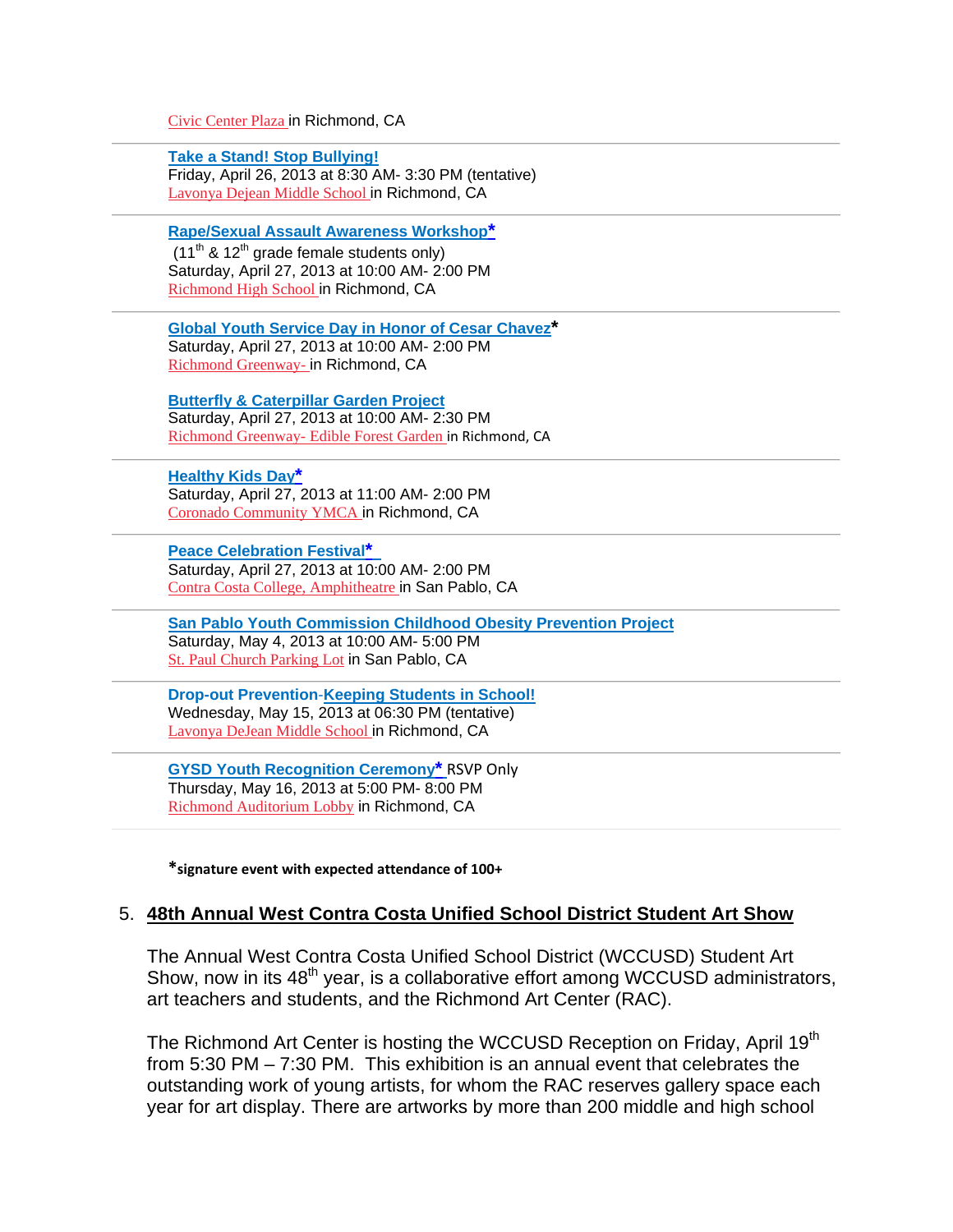students filling the walls with their diverse visions and individual creative voices. These works are not only a testament to the creative talent of each student, but serves as a showcase of the artistic and educational excellence that the WCCUSD art teachers continue to promote.

Community members, organizations, and art guilds all donate money for awards for the students. It is interesting to note that, in its earlier days, this show was so big that it filled the entire Art Center. As the event approaches its  $50<sup>th</sup>$  anniversary in 2015, the RAC looks forward to hosting a larger, more extensive exhibition to celebrate arts education. The RAC and WCCUSD share an ongoing vision that art education is a crucial component in creating a thriving society.

Sponsors for this exhibition are: WCCUSD, Richmond Chamber of Commerce, and an anonymous donor. Past donors have included: North & East Neighborhood Council, the Genser – Maack Family, El Sobrante Art Guild, Kiwanis Club of Richmond, the Pinole Artisans Foundation, and the Richmond Arts & Culture Commission.

### 6. **Become A Writing Coach and Help Richmond High Students Succeed!**

WriterCoach Connection brings teams of trained community volunteers into English classes to provide one-on-one help to students on their writing assignments. Coaches inspire and encourage students to develop self-confidence and writing proficiency, strengthen their comprehension, and build creative and critical thinking capabilities - essential skills for school, college, and career success. Every student in a participating class has a writing coach.

Seventy-five volunteer coaches are now serving one hundred and fifty students at Richmond High and more are needed for expansion in the fall. The coaching commitment is 2 hours, 2-3 times per month during class-time, to enjoy the satisfaction of helping students succeed.

You don't have to be a writer or teacher to volunteer. In-depth trainings provide strategies for working effectively with students.

The WriterCoach Connection program warmly welcomes parents, grandparents, college students, working and retired people, and community members of all cultures and backgrounds. Please register today to become a coach and attend an upcoming training. Each training is two three-hour sessions.

|      | RCH7 Thursdays  | 12:00 PM - 3:00 PM<br>5/30 & 6/6                   |
|------|-----------------|----------------------------------------------------|
|      | RCH8 Wednesdays | 6/19 & 6/26 12:00 PM - 3:00 PM                     |
| RCH9 | TBD             | Late August/early September (dates to be announced |
|      |                 | soon)                                              |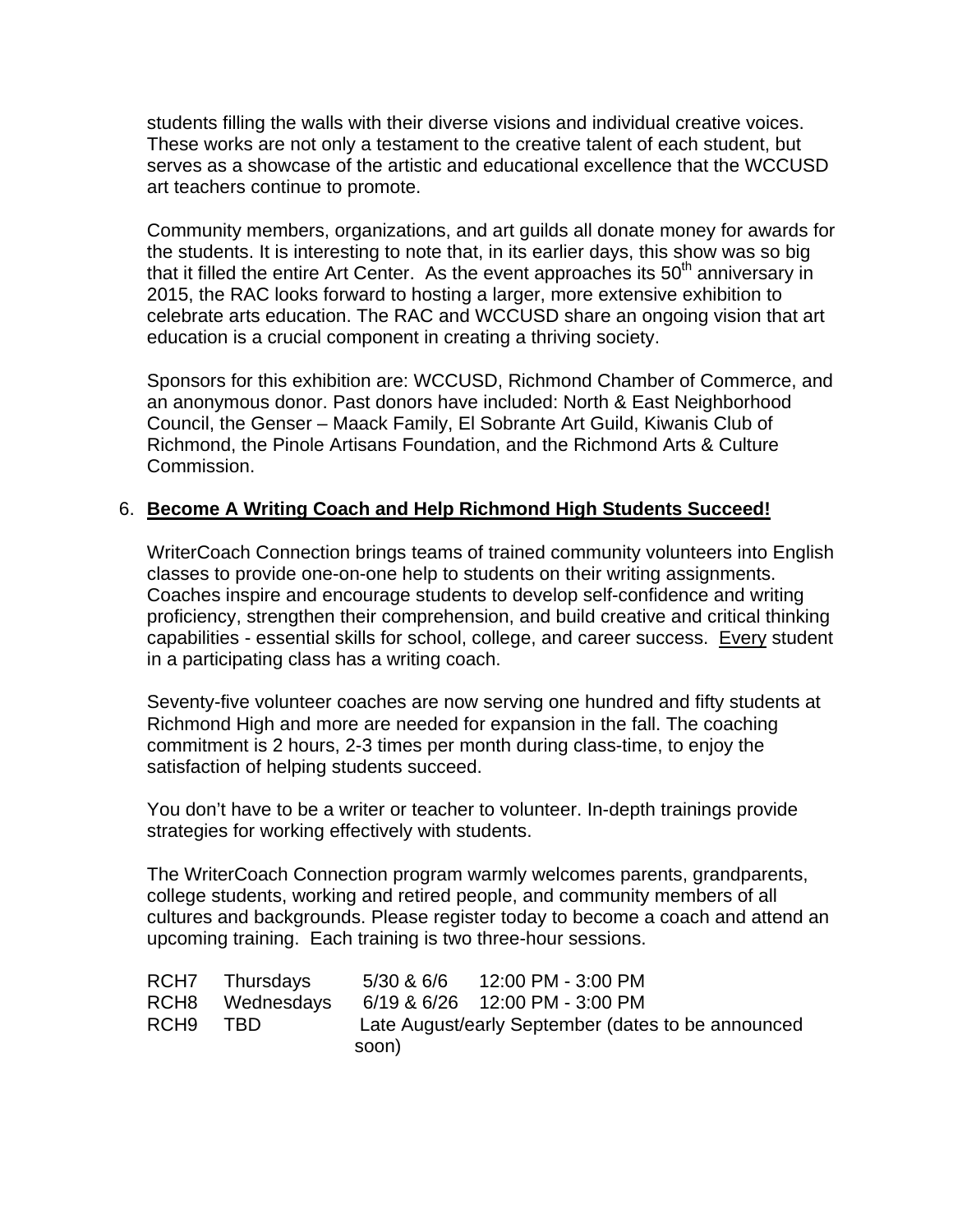For more information and to register: www.writercoachconnection.org or Shelli Fried at 510-530-7600 sfried0530@gmail.com



# 7. **West Contra Costa Unified School District (WCCUSD) Town Hall Meetings to Discuss School District Action Plan**

WCCUSD will be holding a series of community meetings to gather information for a new strategic plan for the district. The meeting schedule is as follows:

- 10:00 AM April 13<sup>th</sup>, Ford Elementary School multipurpose room, 2711 Maricopa Ave., Richmond
- 6:30 PM April 17<sup>th</sup>, Crespi Middle School library, 1121 Allview Ave., El Sobrante
- 6:30 PM April 18<sup>th</sup>, Hercules Library, 109 Civic Drive
- 10:00 AM April 27<sup>th</sup>, El Cerrito High School multipurpose room, 540 Ashbury Ave.
- 6:30 PM May 9<sup>th</sup>, Pinole Middle School multipurpose room, 1575 Mann Drive
- 10:00 AM May 11<sup>th</sup>, Kennedy High School library, 4300 Cutting Blvd., Richmond

### 8. **Recreation Highlights**

#### Spring Break Camps

May Valley Community Center participants enjoyed a walking excursion to the general store. The proprietor offered a special sale price on an afternoon snack of a hot dog, chips, and a drink in order for the youth to practice their purchasing skills.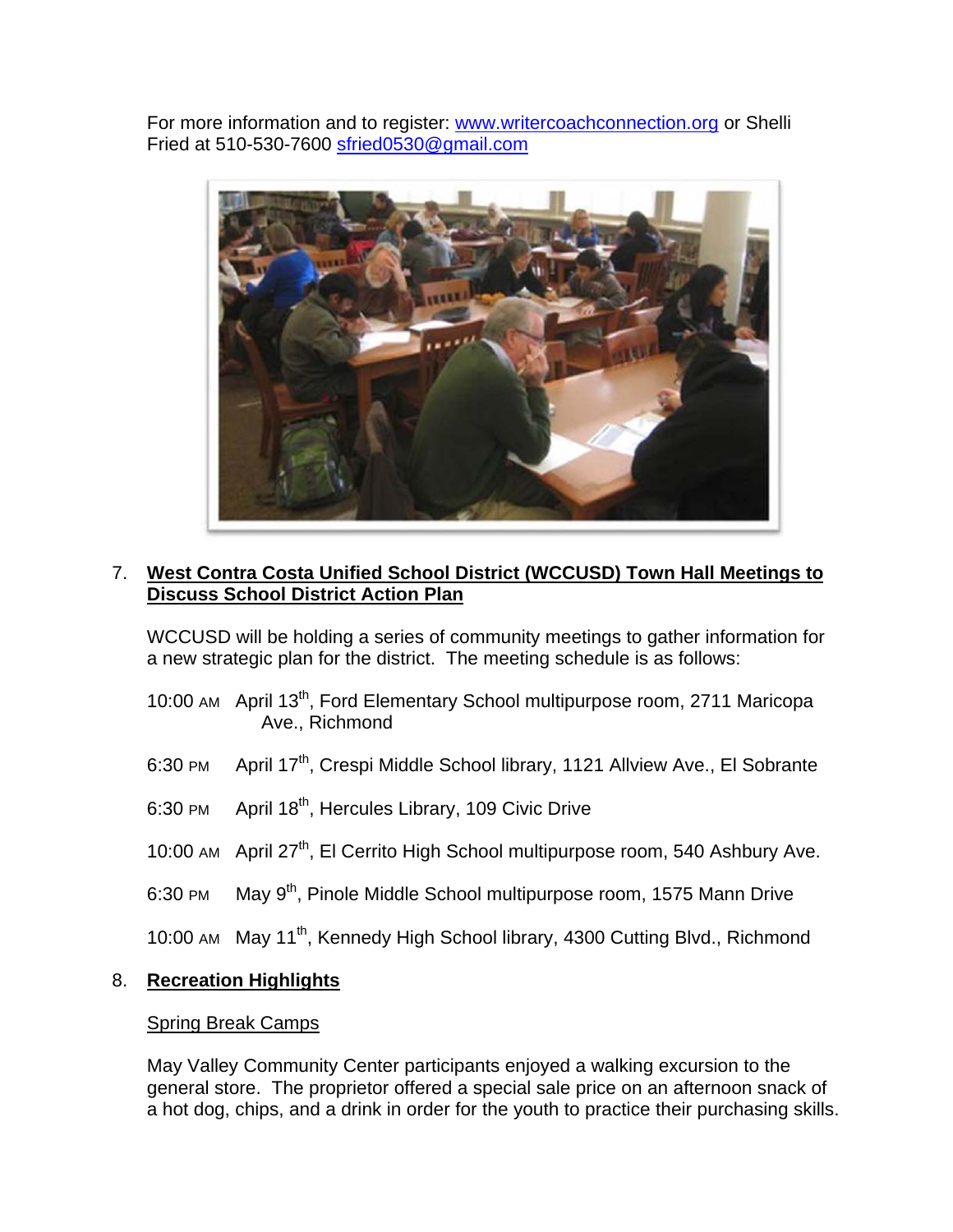Shields-Reid Community Center participants visited the May Valley Community Center to engage in friendly intra-community center competitions of Steal the Flag. The kids are looking forward to doing it again during the summer programs.

The Disabled People's Recreation Center Adult Morning Program and the Therapeutic Interactive Recreation Program participated together for Spring Break camp. A few of their favorite activities were cooking and creating Thank You and Get Well cards for people related to the center. It was especially exciting to tour Alcatraz, walking for hours looking at the amazing sites. Other days, they visited two accessible parks, Mateo's Dream in Concord and Roberts in Oakland. These parks provide enriching sensory experiences for people with a myriad of disabilities. Participant's feedback on their experience was very enlightening and humbling for staff.

#### 9. **Public Works Updates**

Facilities Maintenance: Carpenters prepared the 3<sup>rd</sup> floor of 440 Civic Center Plaza for the National Park Services move into the building.

Painters completed painting the equipment room in Parchester Community Center.

Stationary Engineers replaced the kitchen faucet in Memorial Youth Center Child Care Center; furnace fan motor in Nevin Community Center, and the HVAC fan motor in Parchester Center.

Utility Workers relamped May Valley Community Center and Police Department Di-Con Building; continued auto scrubbing Civic Center Plaza; cleaned the carpet in Richmond Senior Center.

Electricians replaced emergency exit fixtures in the Main Library; repaired apparatus bay lights in Fire Station 61; inspected traffic signal interconnect cable on San Pablo to City Hall along Macdonald Avenue prior to repairs; replaced damaged traffic signal controller at Marina Way South and Wright Avenue; and installed upgraded light fixtures in the equipment rooms, tunnels, and basement storage areas of the Auditorium.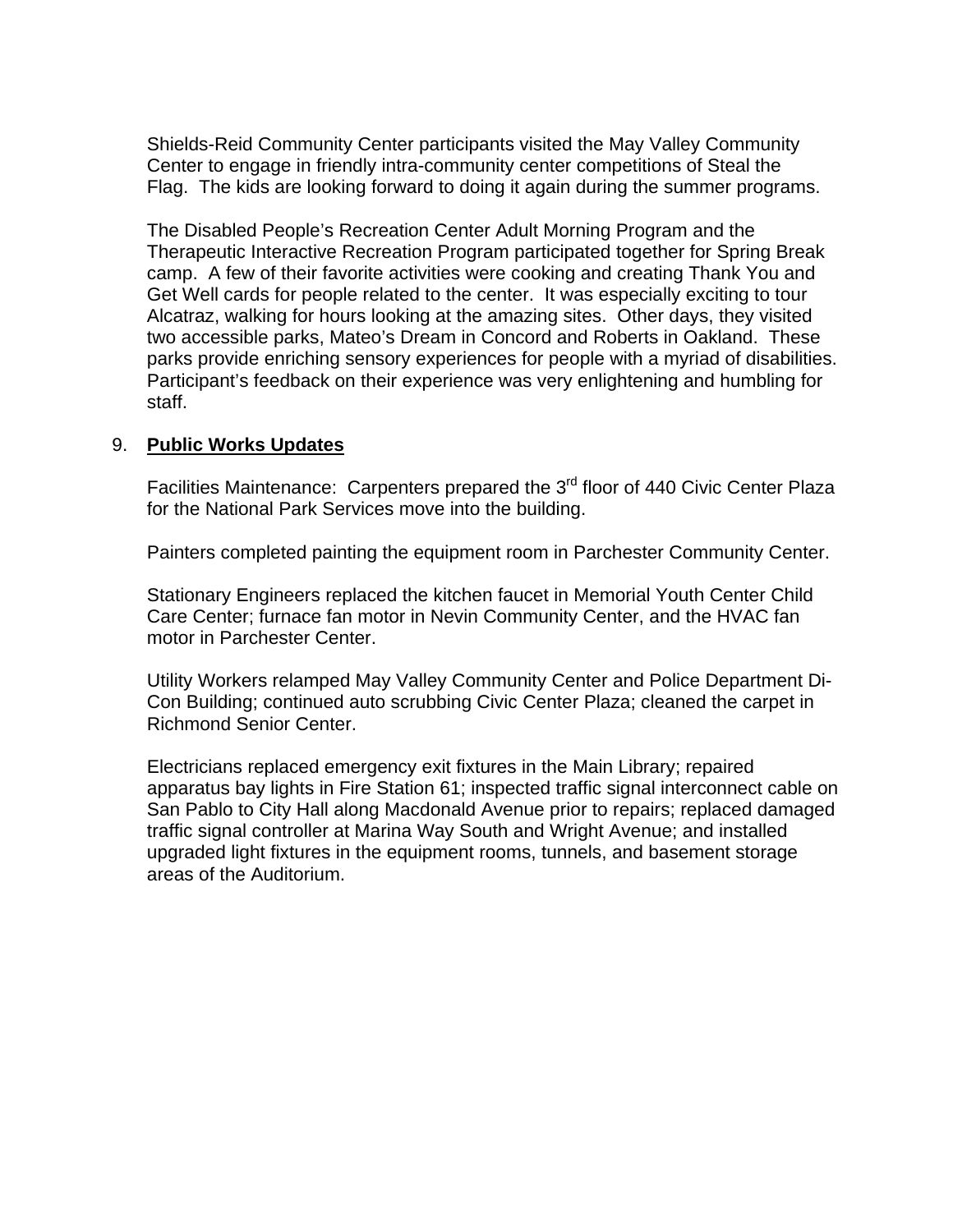

### Auditorium Basement Storage Area

Parks and Landscaping Division: This week crews performed vegetation management in the Very High Severity Zones (VHSZ) and Pt. Molate Beach; irrigation repairs along Carlson Blvd. streetscape, Nichol and Kennedy Parks; repaired chain link fence damaged by vehicle accident on Richmond Parkway; weed abatement on Richmond Parkway westbound off ramp to Giant Road, in the center median of Parr Blvd. to Giant Road, and at the Castro overpass; repaired damaged sound wall along Richmond Parkway in the Hilltop District; installed low flow irrigation system on Hillview Drive and Klose Way; and installed mulch along Robert Miller Drive between Fire Station 68 and Birmingham Drive.

Tree crews completed work at 2424, 2848, and 2864 Maricopa; trimmed the tree across the street from 5200 Huntington as per Richmond Police Department Code Enforcement Division; and, responded to emergency call outs at 2806 Wiswall, 3400 Richmond Parkway, Hilltop Drive at Blume Drive, and 23<sup>rd</sup> and Macdonald.

Streets Division: This week the Paving crew worked on filling potholes from the outstanding pothole list; dug out LA Miranda Drive and Ahem Court; and pulled the shoulders on Western Drive in the Pt. Molate area.

The Traffic Signs and Lines section continued fabrication of railroad crossing signage, regulatory, guide, warning, street name and street sweeping signs for city wide replacement and special request projects; and, installed 1,068 delineators along Canal Blvd.